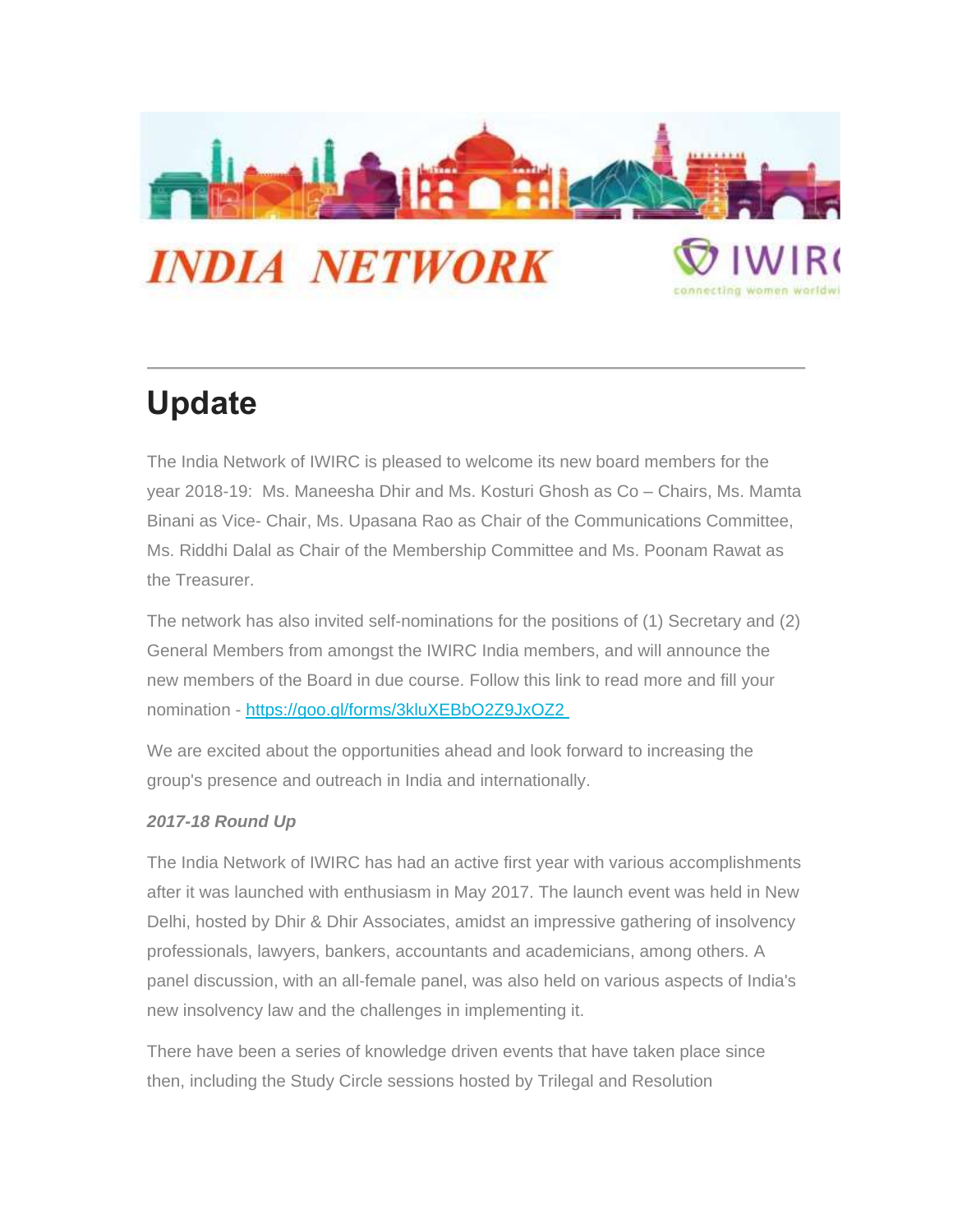Professionals in their Delhi offices. These sessions were highly appreciated by the members and friends of the network and provided practical perspectives on the Insolvency and Bankruptcy Code, 2016.

We had an equally engaging discussion at the roundtable event hosted by Alvarez & Marsal in their Mumbai office in July, in which legal and practical issues facing restructuring plans were examined. The event saw participation from a cross-section of senior professionals from the restructuring and insolvency industry in India, including banks, restructuring funds and turnaround specialists such as ICICI Bank, Aion Capital, Altico Capital, Transcon, JMF ARC, Phoenix ARC, Ambit ARC, as well as lawyers, consultants and advisors Trilegal, Dhir & Dhir and Alvarez & Marsal.

Beyond the shores, the India Network was a key participant at the inaugural IWIRC Asia PacRim Regional Conference that took place at the offices of Linklaters in August 2017. IWIRC India participated in the technical session in which insolvency and restructuring laws of different Asian jurisdictions were applied to a fictional case study, followed by an excellent opportunity to network and bond with other members from IWIRC Asia PacRim networks over a Singaporean cooking class and drinks.

IWIRC India also held a breakfast seminar hosted by Dentons Rodyk at their office in Singapore, featuring senior R&I professionals from India and other jurisdictions who discussed key developments and trends under the new Indian insolvency law since its introduction. The participants included Norton Rose, Dentons Rodyk, PWC, GLS Law and Trilegal.

The year ended with a significant policy contribution by IWIRC India with great support and collaboration from other IWIRC networks. The Indian restructuring and insolvency regulator had specifically invited comments from the public by December 31, 2017 on various regulations notified under the Indian Insolvency and Bankruptcy Code, 2016. IWIRC India submitted a detailed paper with comments and recommendations on the regulations by leveraging the collective "best practices" and experience of IWIRC members and friends in the restructuring and insolvency industry across the globe.

For more details on our events and activities in 2017, read our Annual Report 2018 [here.](https://urldefense.proofpoint.com/v2/url?u=https-3A__iwirc.us18.list-2Dmanage.com_track_click-3Fu-3Db1585a1fe6391922555ad1fb4-26id-3D362570ff08-26e-3Da047cb93e3&d=DwMFaQ&c=LbONZuVfeX9r3BKVI3DiW15ySOqOCs2yRrcUdzld8D4&r=TlVD7_LJbdxahMLltnkHtdeWqpfxDdYi5sbEQSGqdFw&m=fpIH4C9NFOXR16TfhJy9yiverVn7JaH40ZBvymKwhgo&s=CsoOA8w5-3tbnnNpqSsou_LA3uSn1gke6vA21s2rjvE&e=)